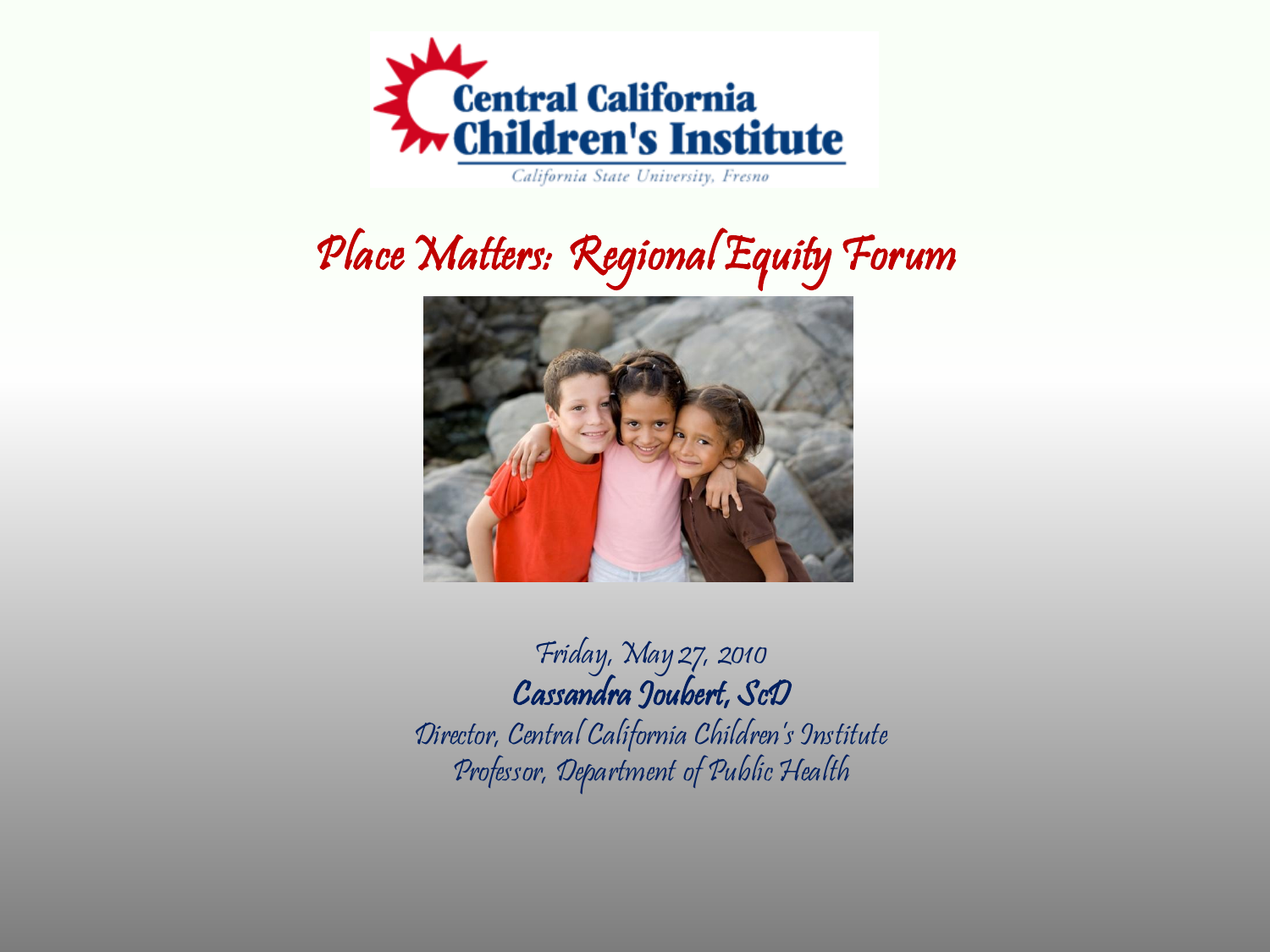# Infant Mortality



| <b>California</b>      | Rate per 1,000 |
|------------------------|----------------|
| African American/Black | 12.0           |
| Asian/Pacific Islander | 3.3            |
| Caucasian/White        | 4.6            |
| Hispanic/Latino        | 5.2            |

| <b>Fresno County</b>   |      |
|------------------------|------|
| African American/Black | 14.6 |
| Asian/Pacific Islander | 5.5  |
| Caucasian/White        | 5.8  |
| Hispanic/Latino        | 6.5  |

Source: [www.kidsdata.org,](http://www.kidsdata.org/) 2005-2007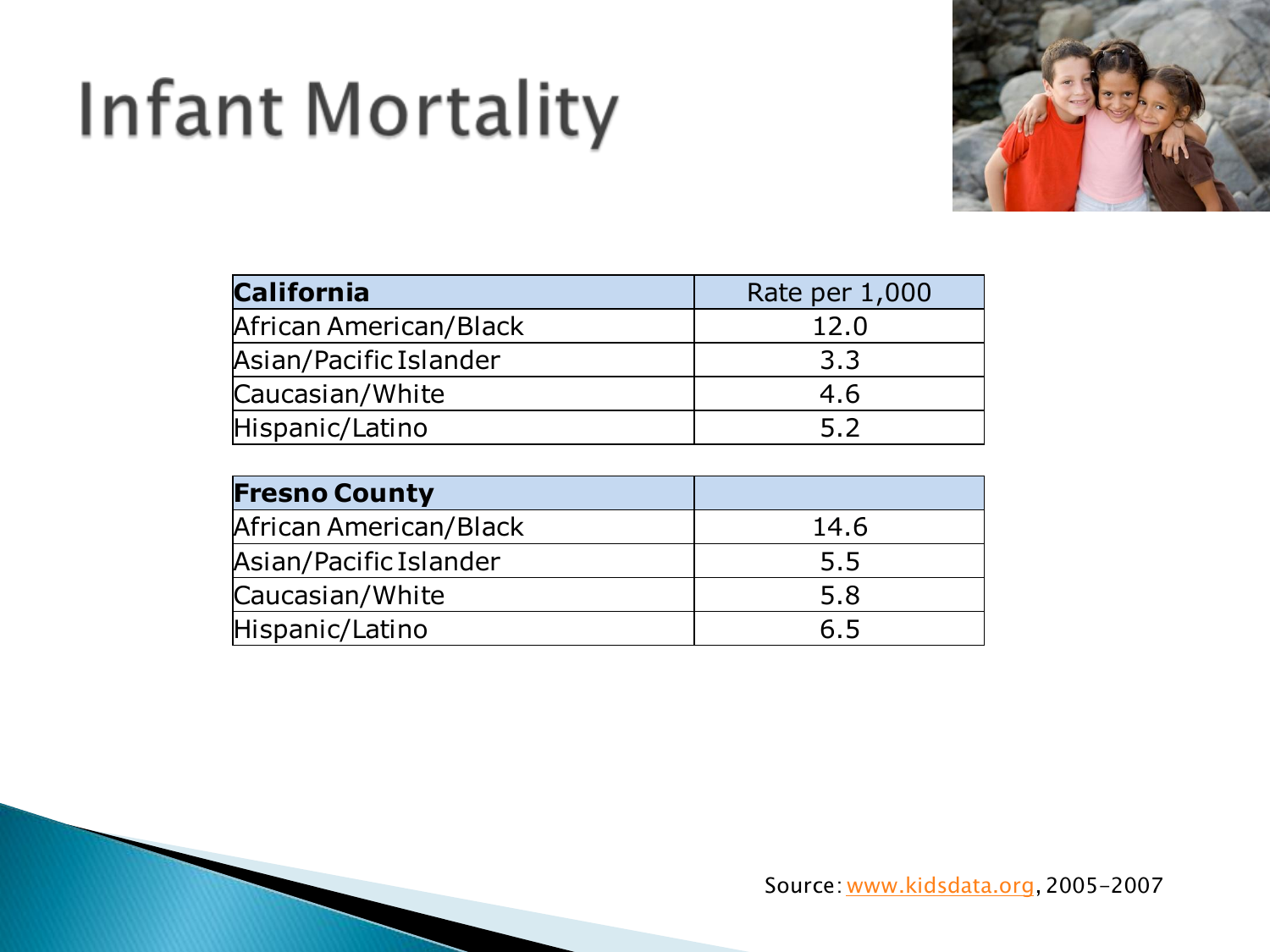## Children in Poverty





Source: [www.KidsData.org](http://www.kidsdata.org/), 2006-2008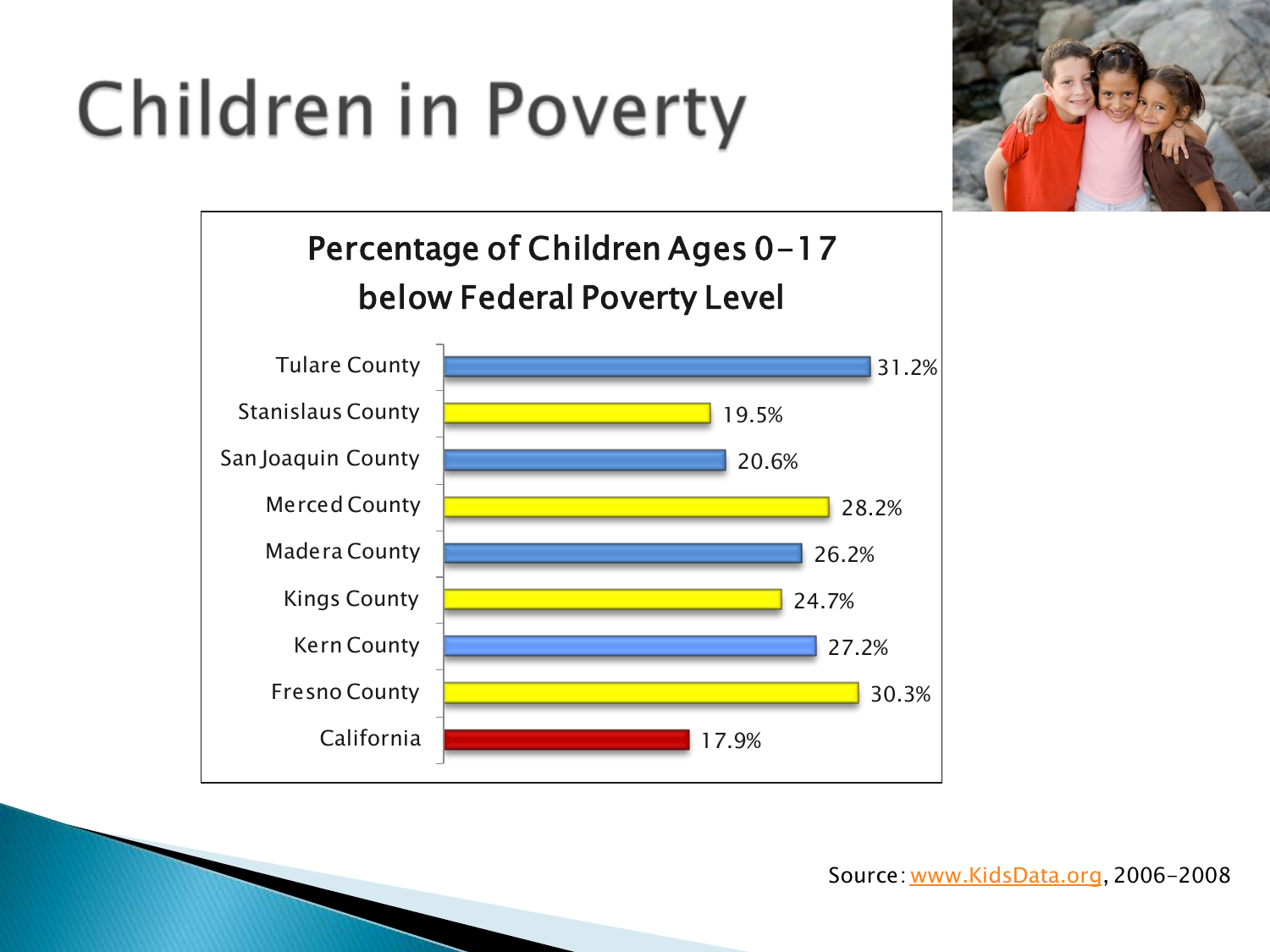## **Child Abuse**





Source: [www.KidsData.org](http://www.kidsdata.org/), 2006-2008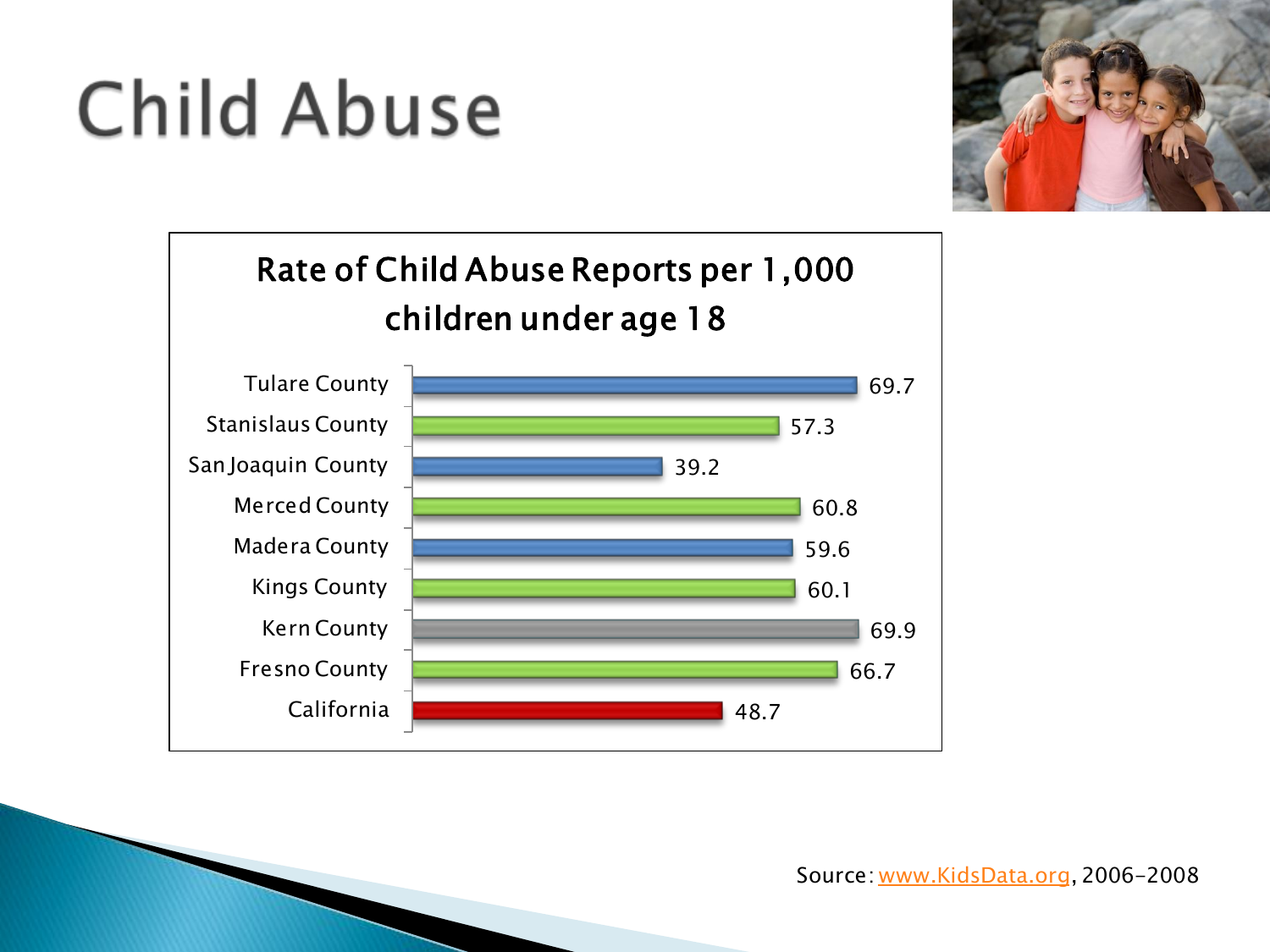### Asthma





Source: [www.KidsData.org](http://www.kidsdata.org/), 2007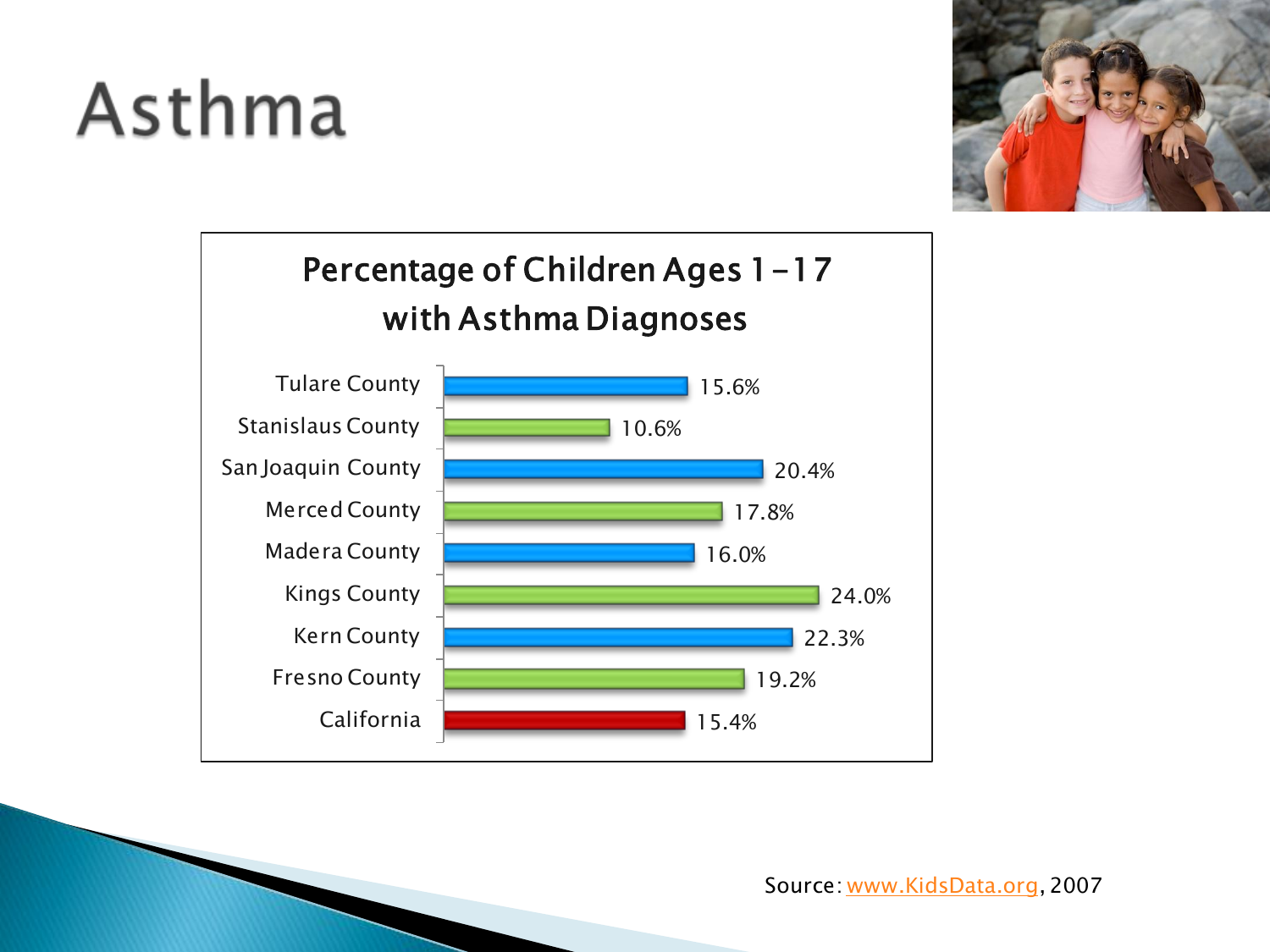#### **Teen Births Rates by County**





Source: California Department of Public Health, 2005